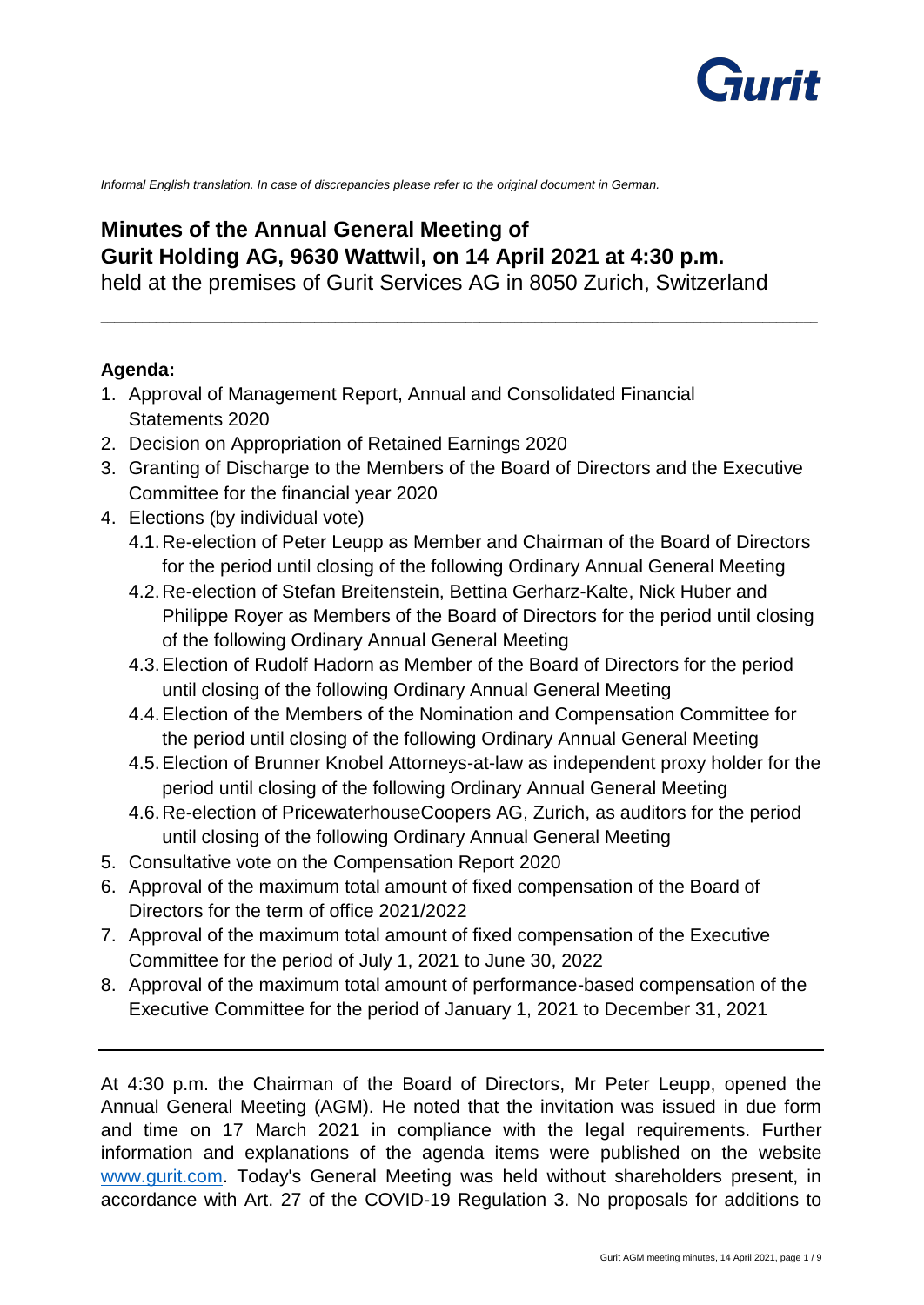

the agenda were received within the deadline. The annual report was made available for inspection at the company's headquarters in due time, whereby the following two clarifications were added after publication: (i) Martin Bisang holds a total of 100,000 bearer shares via Whale Holding AG / Whale Ventures AG, corresponding to 15.15% of all voting rights (page 23) and (ii) depending on the degree of fulfilment, the number of shares allocated to management varies between 0% and 150% (page 47).

The Chairman welcomed Mr Patrick Balkanyi as representative of the auditors PricewaterhouseCoopers AG and Dr Jürg Luginbühl on behalf of the independent proxy Vischer AG.

Mrs Veronica Lierau, General Counsel of the Gurit Group, was appointed by the Chairman as minute taker and vote counter.

For this General Meeting the **attendance** was announced as follows:

Out of a total of 660,000 shares (240,000 registered shares and 420,000 bearer shares), 239,660 registered shares with a par value of CHF 10 each and 216,533 bearer shares with a par value of CHF 50 each are represented by the independent proxy. According to §11 of the Articles of Association, each share carries one vote. Thus, a total of 69.12% of the votes are represented.

The Chairman noted that the General Meeting was duly convened and constituted and therefore has a quorum for all agenda items.

The Chairman thanked Mr Rudolf Hadorn, CEO until January 2021, and the entire Gurit Executive Committee as well as the more than 3,000 employees worldwide for the excellent performance in 2020 as well as for the crisis management and the enormous commitment under the very difficult conditions.

After these remarks, the Chairman began the discussion of the individual agenda items.

### **1. Approval of Management Report, Annual and Consolidated Financial Statements 2020**

The Chairman referred to the annual and consolidated financial statements contained in the Annual Report and the corresponding reports of the Statutory Auditors. Furthermore, the Chairman drew attention to the Statutory Auditors' recommendation contained in the audit reports to approve both the annual financial statements and the consolidated financial statements 2020. The Chairman stated that the representative of the Statutory Auditors had confirmed to him before the General Meeting that he had no additional comments on the audit reports.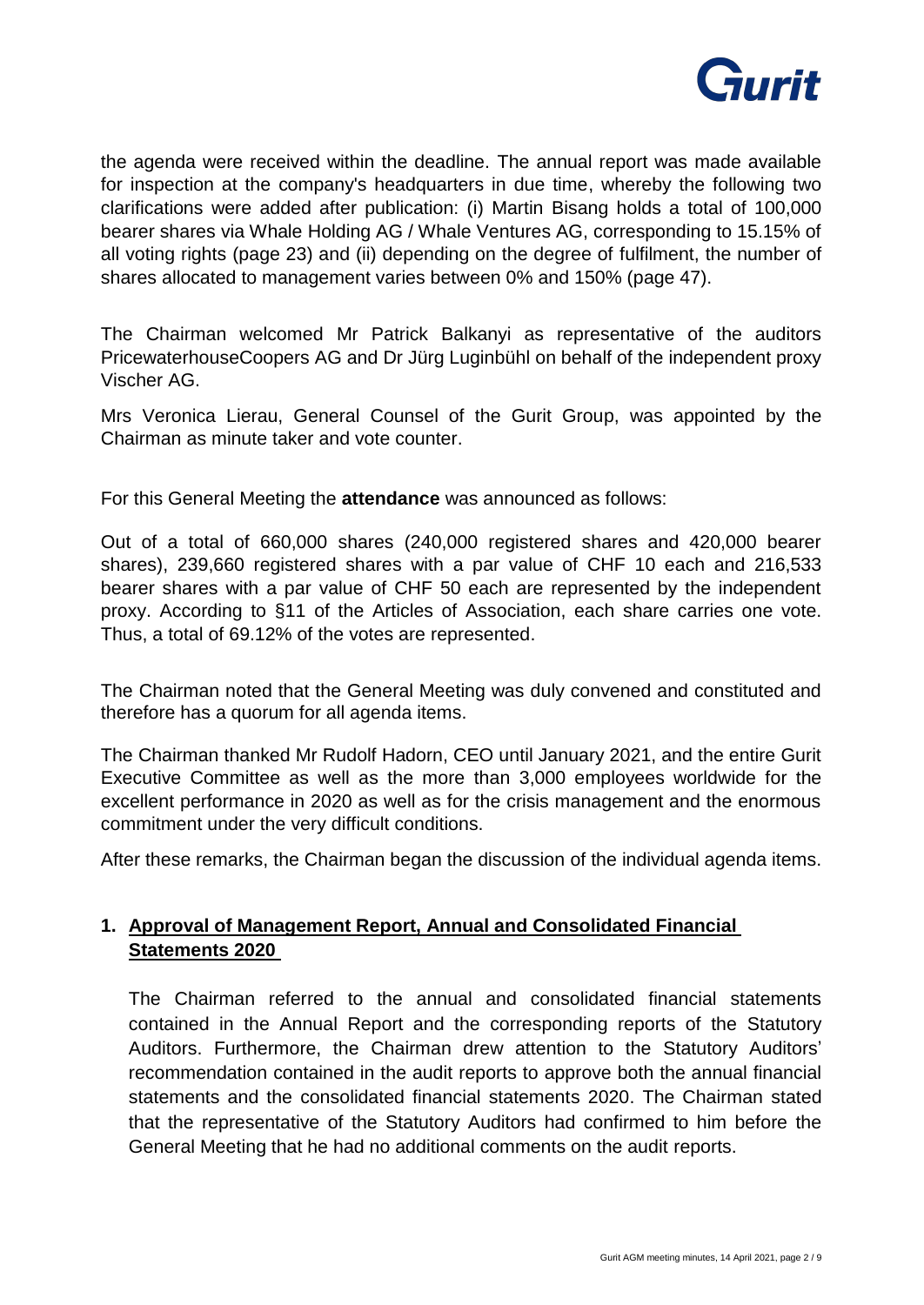

The proposal to approve the Management Report and the Annual and Consolidated Financial Statements 2020 was approved as follows:

|               |         | in percent |
|---------------|---------|------------|
| Votes for     | 456'181 | $100\%$    |
| Votes against |         | በ%         |
| Abstentions   | 12      | በ%         |

### **2. Decision on Appropriation of Retained Earnings 2020**

The proposal to distribute the amount of CHF 14,040,000 from the retained earnings 2020 of CHF 193,138,884 and to carry forward the residual amount of CHF 179,098,884 to the new account was approved as follows:

|               |         | in percent |
|---------------|---------|------------|
| Votes for     | 456'181 | 100%       |
| Votes against |         | 0%         |
| Abstentions   | 12      | በ%         |

The Chairman pointed out that the dividend payment would be made on 20 April 2021.

### **3. Granting of Discharge to the Members of the Board of Directors and the Executive Committee for the financial year 2020**

The Chairman stated that all persons who have participated in any way in the management of the company have no voting rights for this agenda item.

The proposal to grant discharge to all members of the Board of Directors and the Executive Board for the 2020 financial year *in globo* was then approved as follows:

|               |         | in percent |
|---------------|---------|------------|
| Votes for     | 453'260 | 99.36%     |
| Votes against | 207     | 0.04%      |
| Abstentions   | 2'726   | 0.60%      |

#### **4. Elections (by individual vote)**

The Chairman explained that Mr Urs Kaufmann was not available for re-election as a member of the Board of Directors of Gurit Holding AG and took the opportunity to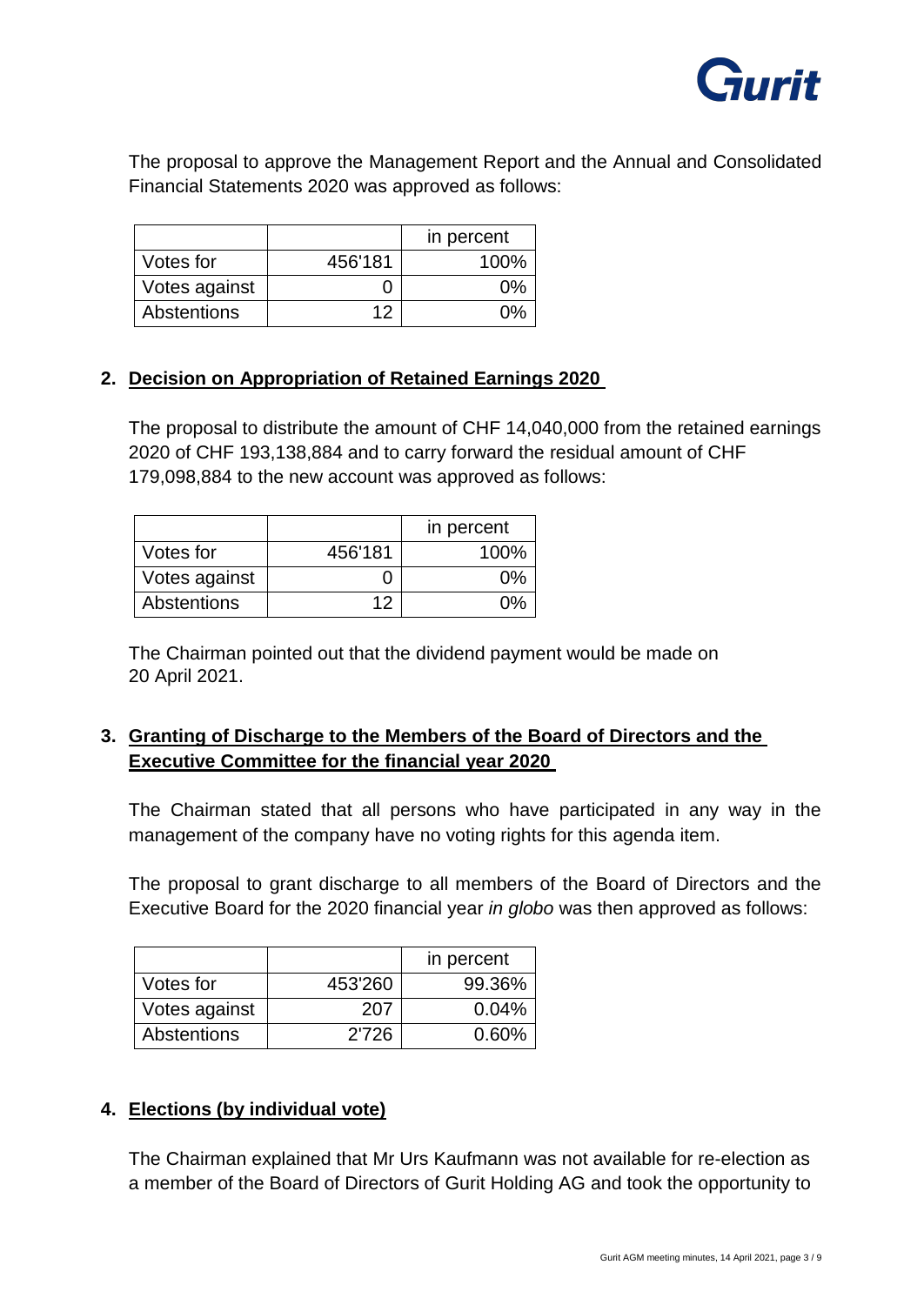

thank Mr Urs Kaufmann for his great commitment, loyalty and constructive contributions over the last fifteen years.

4.1 Re-election of Peter Leupp as member and Chairman of the Board of Directors until the end of the next ordinary General Meeting

The General Meeting re-elected Mr **Peter Leupp** with a clear majority for a further one-year term of office until the end of the next Ordinary General Meeting as member and Chairman of the Board of Directors:

|                    |         | in percent |
|--------------------|---------|------------|
| Votes for          | 437'264 | 95.85%     |
| Votes against      | 18'917  | 4.15%      |
| <b>Abstentions</b> | 12      | 0%         |

4.2 Re-election of Stefan Breitenstein, Bettina Gerharz-Kalte, Nick Huber and Philippe Royer as Members of the Board of Directors until the end of the next Annual General Meeting

4.2.1 The Annual General Meeting re-elected Mr **Stefan Breitenstein** as a member of the Board of Directors with a clear majority for a further one-year term of office until the conclusion of the next Annual General Meeting:

|               |         | in percent |
|---------------|---------|------------|
| Votes for     | 424'114 | 92.97%     |
| Votes against | 32'067  | 7.03%      |
| Abstentions   | 12      | በ%         |

4.2.2 The General Meeting re-elected Dr. **Bettina Gerharz-Kalte** as a member of the Board of Directors with a clear majority for a further one-year term of office until the conclusion of the next ordinary General Meeting:

|               |         | in percent |
|---------------|---------|------------|
| Votes for     | 437'619 | 95.93%     |
| Votes against | 18'562  | 4.07%      |
| Abstentions   | 12      | በ%         |

4.2.3 The General Meeting re-elected Mr **Nick Huber** as a member of the Board of Directors with a clear majority for a further one-year term of office until the conclusion of the next ordinary General Meeting: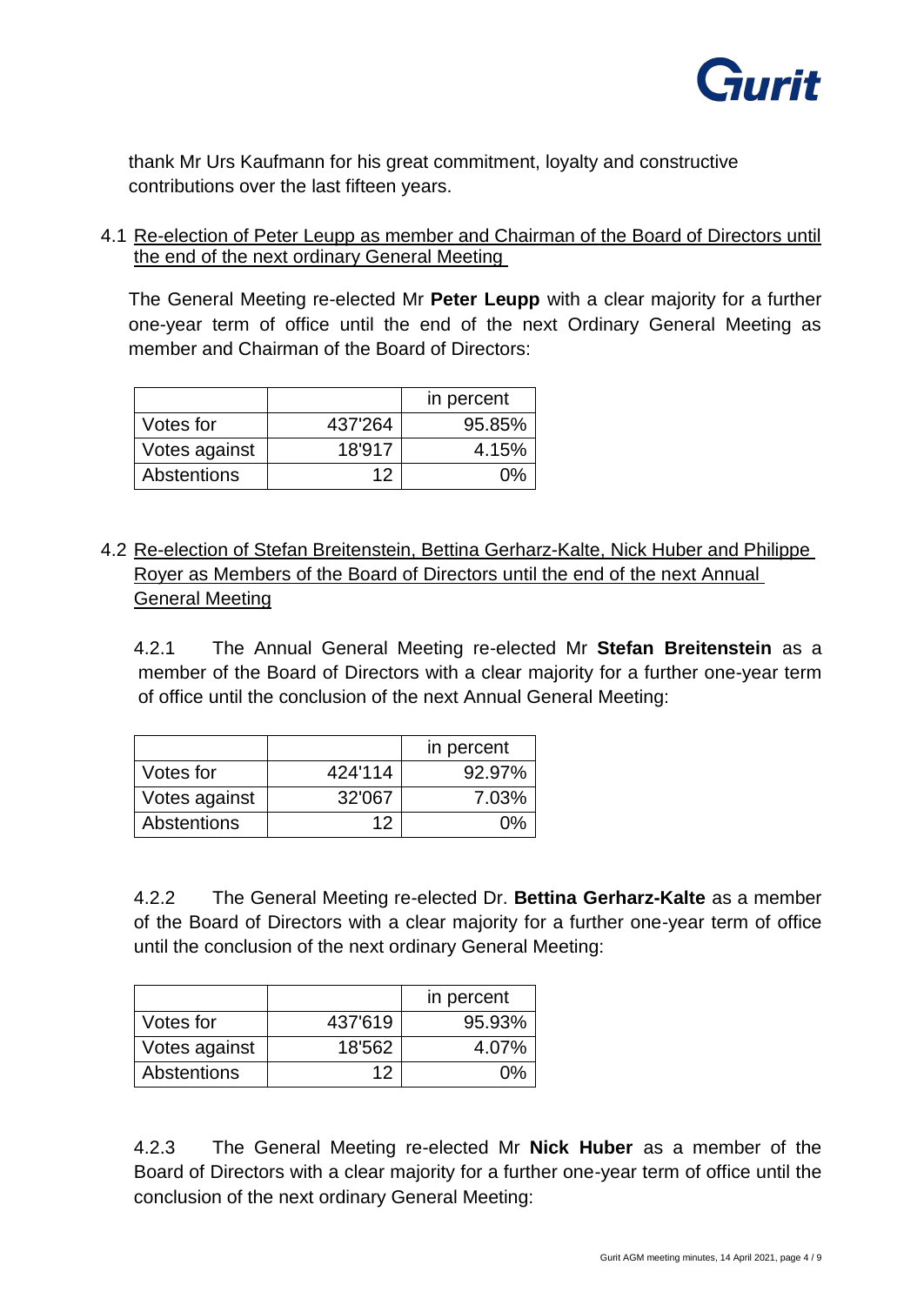

|               |         | in percent |
|---------------|---------|------------|
| Votes for     | 430'148 | 94.29%     |
| Votes against | 26'033  | 5.71%      |
| Abstentions   | 12      | በ%         |

4.2.4 The General Meeting re-elected Mr **Philippe Royer** as a member of the Board of Directors with a clear majority for a further one-year term of office until the conclusion of the next Ordinary General Meeting:

|               |         | in percent |
|---------------|---------|------------|
| Votes for     | 427'619 | 93.74%     |
| Votes against | 28'562  | 6.26%      |
| Abstentions   | 12      | በ%         |

# 4.3 Election of Rudolf Hadorn as Member of the Board of Directors for the period until the end of the next Annual General Meeting

The Chairman stated that Mr Rudolf Hadorn was Chief Executive Officer of the Gurit Group from November 2007 until January 2021 and pointed out that during this time he contributed significantly to the success of the Gurit Group. He expressed his sincere thanks for his commitment and was pleased that Mr Rudolf Hadorn is available for election as a new member of the Board of Directors.

The Annual General Meeting elected Mr Rudolf Hadorn by a clear majority for a oneyear term of office until the end of the next ordinary Annual General Meeting as a member of the Board of Directors:

|               |         | in percent |
|---------------|---------|------------|
| Votes for     | 432'702 | 94.85%     |
| Votes against | 16'791  | 3.68%      |
| Abstention    | 6'700   | 1.47%      |

# 4.4 Election of the Members of the Nomination and Compensation Committee for the period until closing of the following Ordinary Annual General Meeting

4.4.1 The Annual General Meeting re-elected Dr. **Bettina Gerharz-Kalte** as a member of the Compensation Committee by a clear majority for a one-year term of office until the end of the next ordinary Annual General Meeting: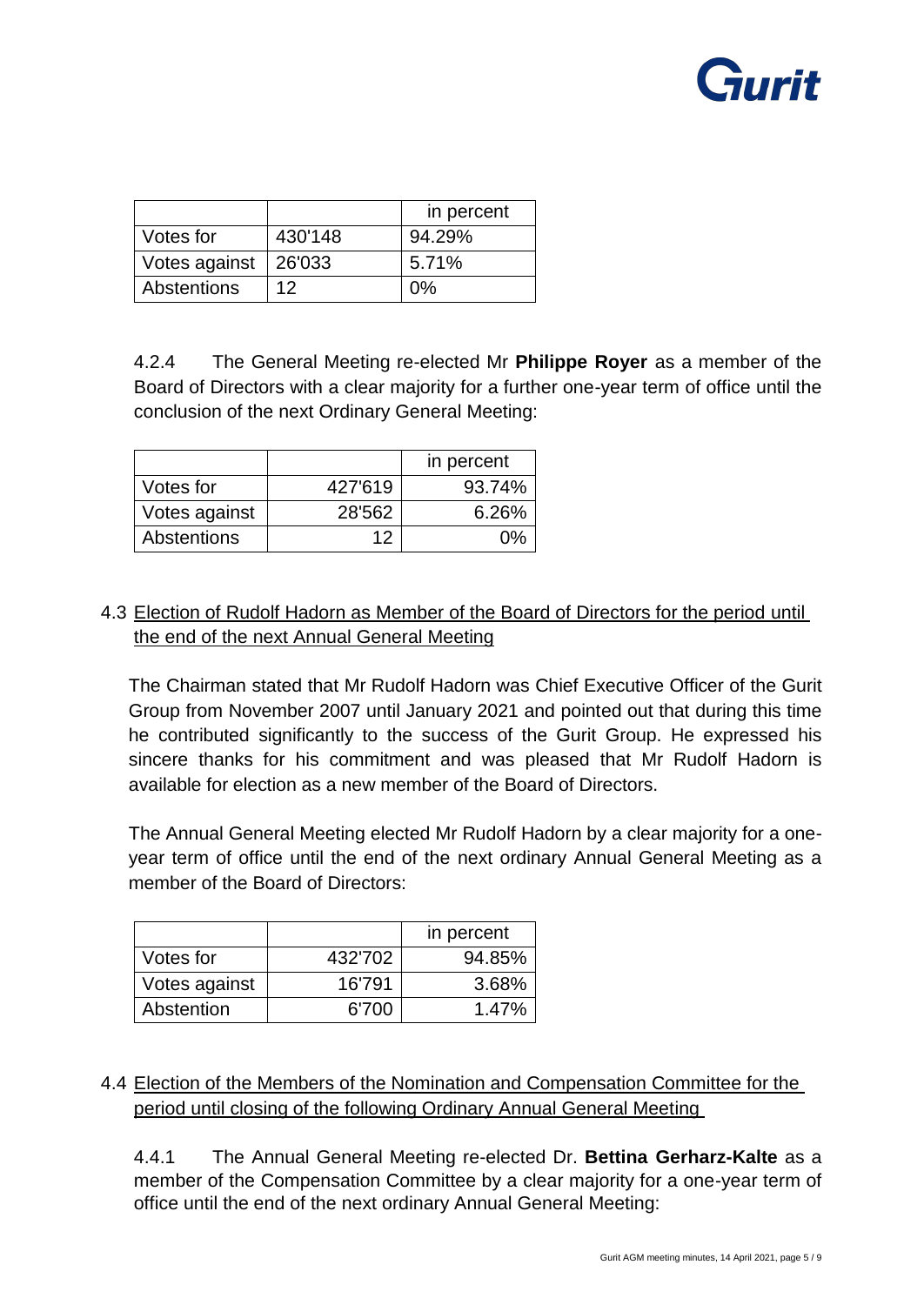

|               |         | in percent |
|---------------|---------|------------|
| Votes for     | 430'151 | 94.29%     |
| Votes against | 26'000  | 5.70%      |
| Abstention    | 42      | 0.01%      |

4.4.2 The Annual General Meeting re-elected Mr **Nick Huber** as a member of the Compensation Committee for a one-year term of office until the conclusion of the next Annual General Meeting with a clear majority:

|               |         | in percent |
|---------------|---------|------------|
| Votes for     | 422'680 | 92.65%     |
| Votes against | 33'471  | 7.34%      |
| Abstention    | 42      | 0.01%      |

4.4.3 The Annual General Meeting re-elected Mr **Peter Leupp** as a member of the Compensation Committee for a one-year term of office until the conclusion of the next Annual General Meeting with a clear majority:

|               |         | in percent |
|---------------|---------|------------|
| Votes for     | 430'171 | 94.30%     |
| Votes against | 25'980  | 5.69%      |
| Abstention    | 42      | 0.01%      |

## 4.5 Election of Brunner Knobel Attorneys-at-Law as Independent Proxy until the conclusion of the next Annual General Meeting

The Chairman introduced Brunner Knobel Attorneys-at-Law as the new independent proxy and thanked the previous independent proxy Vischer AG for the good cooperation.

The General Meeting elected **Brunner Knobel Attorneys-at-Law** with a clear majority for a one-year term of office until the end of the next ordinary general meeting as an independent proxy:

|               |         | in percent |
|---------------|---------|------------|
| Votes for     | 455'681 | 99.89%     |
| Votes against | 500     | $0.11\%$   |
| Abstention    | 12      |            |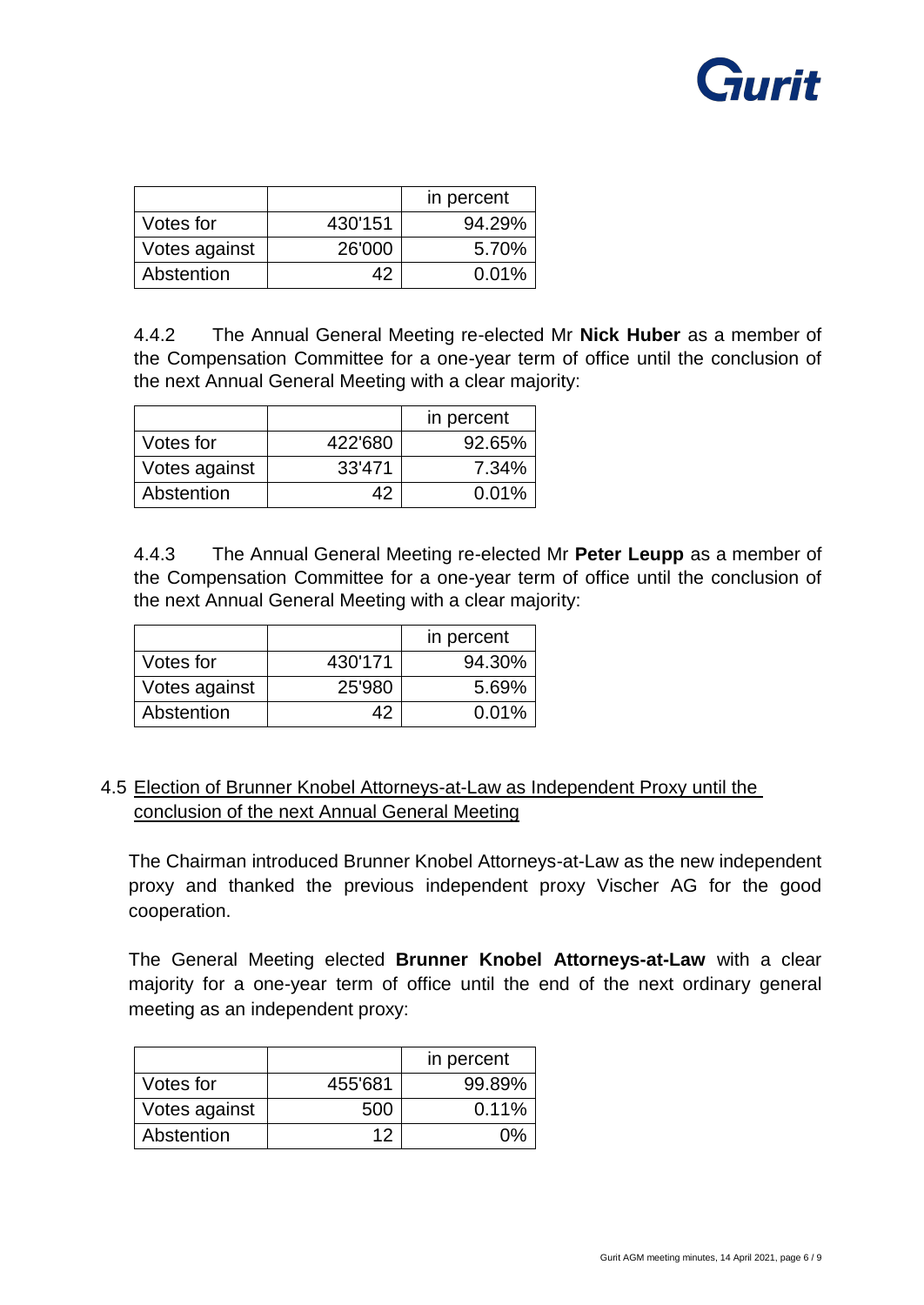

# 4.6 Re-election of PricewaterhouseCoopers AG, Zurich, as auditors for the period until closing of the following Ordinary Annual General Meeting

The Chairman explained that the term of office of Mr Patrick Balkanyi came to an end with this Annual General Meeting and that in the future Mr Thomas Wallmer will take over the position as responsible lead auditor and head of mandate of PricewaterhouseCoopers AG. The Chairman took the opportunity to thank Mr Patrick Balkanyi for the good cooperation.

The General Meeting re-elected **PricewaterhouseCoopers AG**, Zurich, as statutory auditors for a one-year term of office until the conclusion of the next Ordinary General Meeting with a clear majority:

|               |         | in percent |
|---------------|---------|------------|
| Votes for     | 429'147 | 94.07%     |
| Votes against | 27'034  | 5.93%      |
| Abstention    | 12      | ሰ%         |

### **5. Consultative vote on the Compensation Report 2020**

Based on a question received in writing, the Chairman explained that the change from Mr Rudolf Hadorn to Mr Mitja Schulz as CEO of the Gurit Group does not lead to any change in the compensation structure. There continues to be a fixed as well as a performance-related compensation with a share component. The performancerelated compensation is limited to 65% of the total compensation and the salary of the new CEO will be disclosed in the Compensation Report 2021.

The proposal of the Board of Directors to take note of and approve the Compensation Report 2020 by way of an advisory vote was approved as follows:

|               |         | in percent |
|---------------|---------|------------|
| Votes for     | 395'001 | 86.59%     |
| Votes against | 61'180  | 13.41%     |
| Abstention    | 12      | በ%         |

# **6. Approval of the maximum total amount of fixed compensation of the Board of Directors for the term of office 2021/2022**

The proposal of the Board of Directors to approve the maximum total amount of fixed compensation for the members of the Board of Directors (six members including the Chairman) of CHF 720,000 in cash plus CHF 461,000 for the allotment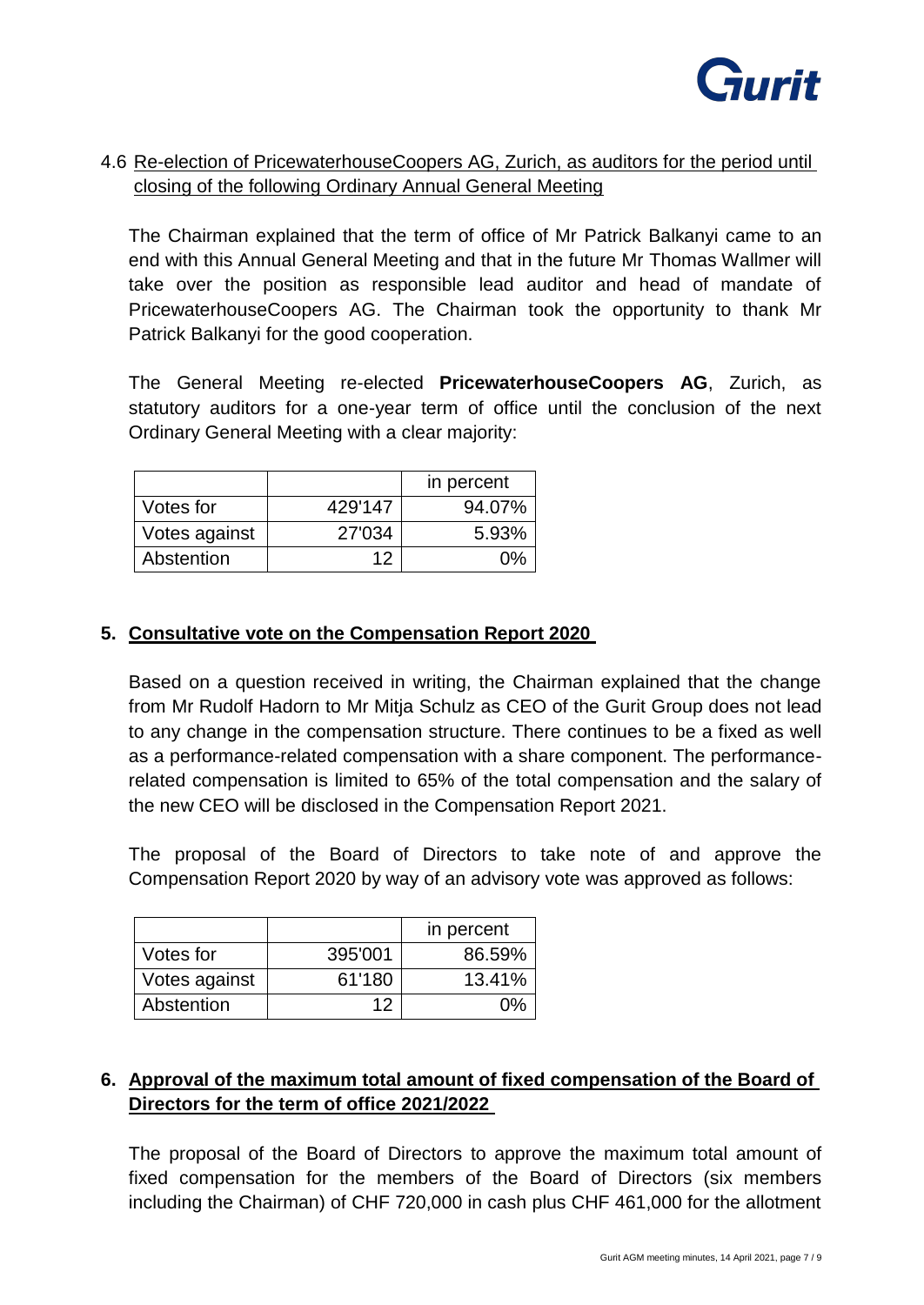

of 175 bearer shares (at an assumed price of CHF 2,633 per bearer share) of the Company for the period until the end of the Annual General Meeting 2022 was approved as follows:

|               |         | in percent |
|---------------|---------|------------|
| Votes for     | 454'722 | 99.68%     |
| Votes against | 877     | 0.19%      |
| Abstention    | 594     | 0.13%      |

## **7. Approval of the maximum total amount of fixed compensation of the Executive Committee for the period of July 1, 2021 to June 30, 2022**

The proposal of the Board of Directors to approve the maximum total amount of fixed compensation for the Executive Committee of a maximum of CHF 3,250,000 (nine members including CEO) for the period from July 1, 2021 to June 30, 2022 was adopted as follows.

|                    |         | in percent |
|--------------------|---------|------------|
| Votes for          | 454'722 | 99.68%     |
| Votes against      | 877     | 0.19%      |
| <b>Abstentions</b> | 594     | 0.13%      |

## **8. Approval of the maximum total amount of performance-related compensation for the Executive Board for the period January 1, 2021, to December 31, 2021**

The proposal of the Board of Directors to approve the maximum total amount of performance-related compensation for the Executive Committee of CHF 1,454,234 (plus statutory social security contributions of CHF 137,787) for the variable cash compensation and of CHF 2,369,700 (plus statutory social security contributions of CHF 226,701) for the allocation of a maximum of 900 bearer shares (at an assumed price of CHF 2,633 per bearer share) of the Company to be paid in April 2022 based on the results achieved in the financial year 2021 was approved as follows:

|               |         | in percent |
|---------------|---------|------------|
| Votes for     | 428'559 | 93.94%     |
| Votes against | 27'040  | 5.93%      |
| Abstentions   | 594     | 0.13%      |